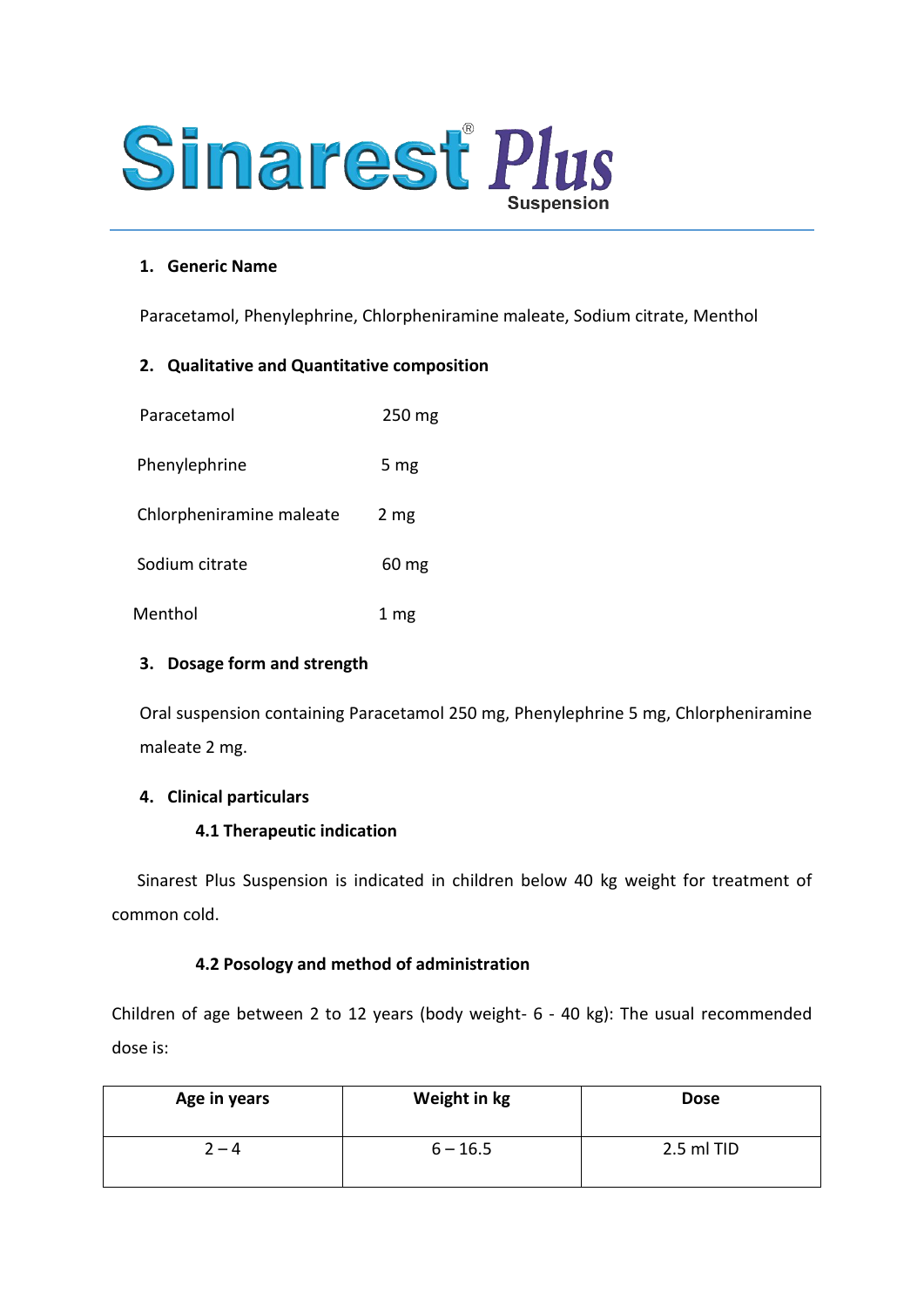| $4 - 9$  | $16.5 - 28.6$ | 5 ml BID |
|----------|---------------|----------|
| $9 - 12$ | $28.6 - 41.5$ | 5 ml TID |

# **4.3 Contraindication**

The use of Sinarest Plus suspension is contraindicated in patients with:

- Hypersensitivity to any of the ingredients of the formulation.
- Severe hypertension.
- On MAO inhibitors, hepatic impairment, severe renal failure, closed angle glaucoma.

## **4.4 Special warnings and precautions for use**

- Caution in elderly patients, hyperthyroidism, myocardial disease, bradycardia, partial heart block or severe arteriosclerosis when administering phenylephrine.
- Caution in asthma, bladder neck obstruction, cardiovascular disease, COPD, GI obstruction, glaucoma, hepatic impairment, hyperthyroidism, increased intraocular pressure, malnutrition, renal impairment, elderly patients, and patients taking CNS depressants.
- Caution in severe hypovolemia if taking paracetamol products. Paracetamol: Risk for rare, but serious skin reactions that can be fatal; these reactions include Stevens-Johnson Syndrome (SJS), toxic epidermal necrolysis (TEN), and acute generalized exanthematous pustulosis (AGEP); symptoms may include skin redness, blisters and rash.
- It is advisable not to drive or operate machinery when on treatment with Sinarest Plus suspension.
- Use with caution in patients with Raynaud's phenomenon or diabetes. Patients with prostatic hypertrophy may have increased difficulty with micturition.
- Phenylephrine should be used with care in patients with closed angle glaucoma and prostatic enlargement.
- Chlorpheniramine, in common with other drugs having anticholinergic effects, should be used with caution in epilepsy; raised intra-ocular pressure including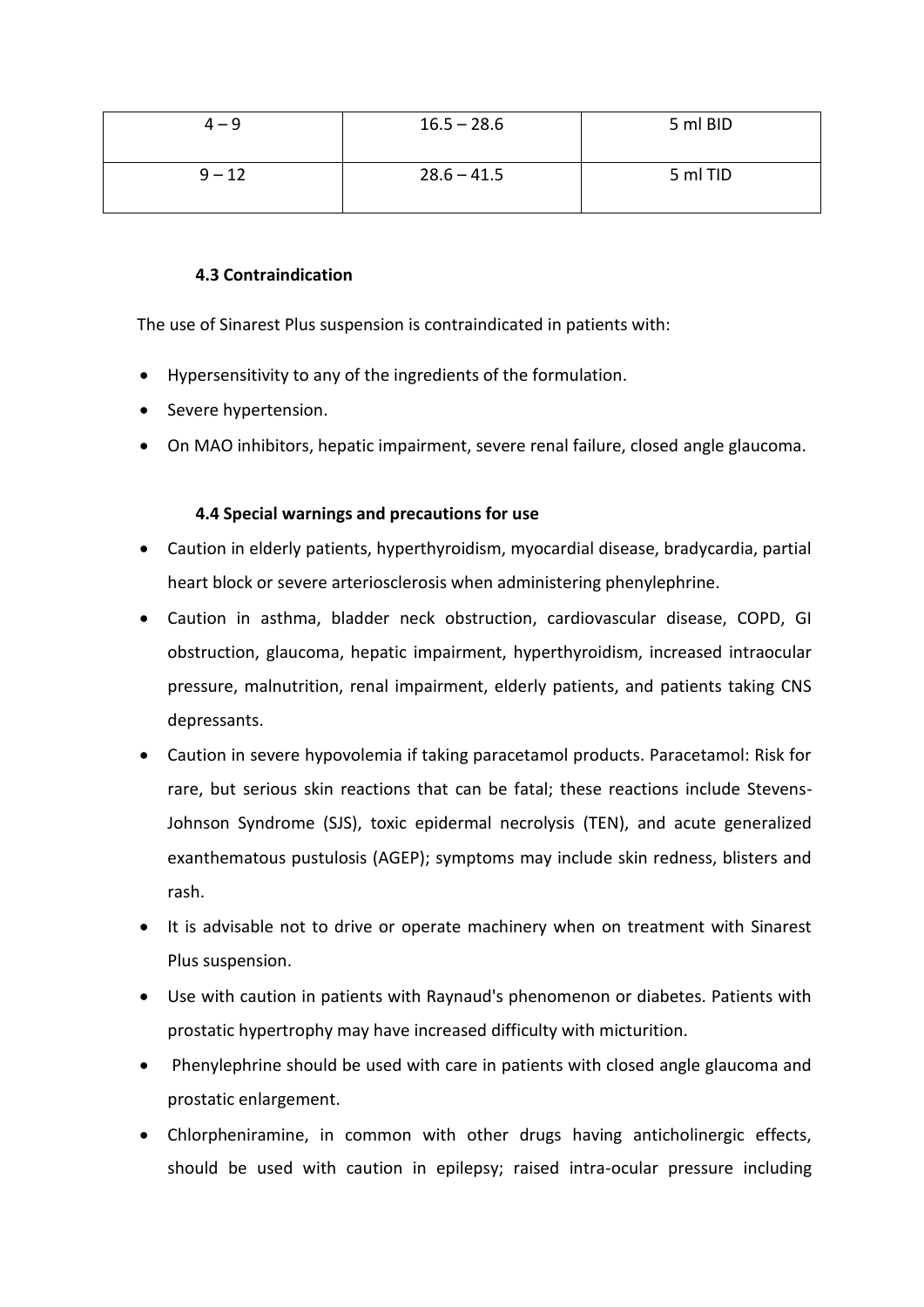glaucoma; prostatic hypertrophy; severe hypertension or cardiovascular disease; bronchitis, bronchiectasis or asthma; hepatic impairment; renal impairment.

- Children and the elderly are more likely to experience the neurological anticholinergic effects and paradoxical excitation (eg. increased energy, restlessness, nervousness). Should not be used with other antihistamine containing products, including antihistamine containing cough and cold medicines.
- To be sold by retail on the prescription of R.M.P only.
- Risk of medication errors and hepatotoxicity: Take care when prescribing and administering Sinarest Plus suspension to avoid dosing errors which could result in accidental overdose and death.
- Sinarest Plus suspension contains Paracetamol. Paracetamol has been associated with cases of acute liver failure, at times resulting in liver transplant and death. Most of the cases of liver injury are associated with the use of paracetamol at doses that exceed the maximum daily limits, and often involve more than one paracetamolcontaining product

### **4.5 Drug interactions**

**Phenylephrine:** The co-administration of Monoamine Oxidase Inhibitors (MAOIs) or tricyclic antidepressants and an indirect or mixed-acting sympathomimetic may result in a hypertensive crisis and hence such concomitant use is best avoided. Additionally sympathomimetic may reduce the efficacy of beta-blocking and anti-hypertensive drugs.

Not recommended for patients currently receiving or within two weeks of stopping therapy with monoamine oxidase inhibitors.

Digoxin and cardiac glycosides: concomitant use of phenylephrine may increase the risk of irregular heartbeat or heart attack.

Paracetamol: Anticoagulant drugs (warfarin) - dosage may require reduction if paracetamol and anticoagulants are taken for a prolonged period of time Paracetamol absorption is increased by substances that increase gastric emptying, e.g. metoclopramide.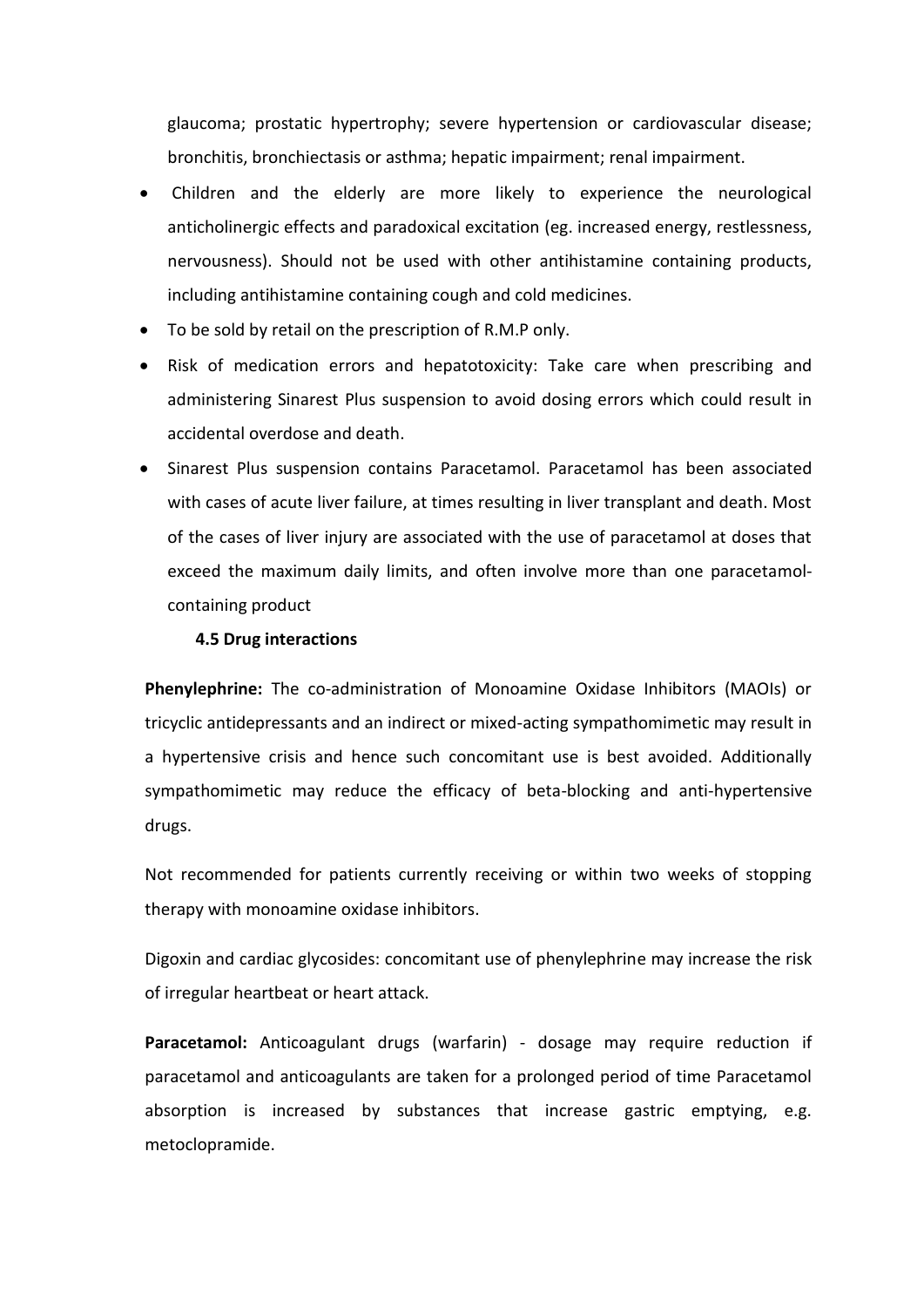Paracetamol absorption is decreased by substances that decrease gastric emptying, e.g. antidepressants with anticholinergic properties, and narcotic analgesics Paracetamol may increase chloramphenicol concentrations.

The risk of paracetamol toxicity may be increased in patients receiving other hepatotoxic drugs or drugs that induce liver microsomal enzymes such as alcohol and anticonvulsant agents.

Paracetamol excretion may be affected when given with probenecid. Colestyramine reduces the absorption of paracetamol if given within 1 hour. Regular use of paracetamol possibly reduces metabolism of Zidovudine (increased risk of neutropenia).

**Chlorpheniramine:** Concurrent use of Chlorpheniramine and hypnotics or anxiolytics may cause an increase in sedative effects; therefore medical advice should be sought before taking Chlorpheniramine concurrently with these medicines. Chlorpheniramine inhibits phenytoin metabolism and can lead to phenytoin toxicity. The anti-cholinergic effects of Chlorpheniramine are intensified by MAOIs.

### **4.6 Use in special population**

- Pediatric: Sinarest Plus suspension should be used with caution in children less than 2 years of age.
- Geriatric: Elderly population may be at greater risk for the side-effects.
- Liver impairment: Use with caution. Consult physician before use.
- Renal failure: Use with caution.
- Pregnancy and lactation: US Food and Drug Administration (FDA) has specified Chlorphenamine maleate as a pregnancy category B drug which indicates that animal and human studies have failed to demonstrate a risk to the fetus in any trimester. Paracetamol has been specified as a pregnancy category C drug which indicates that animal studies show an adverse effect on the fetus but there are no teratogenic studies of Paracetamol in pregnant women. Sinarest Plus suspension is recommended to be taken during pregnancy only under doctor's recommendation**.**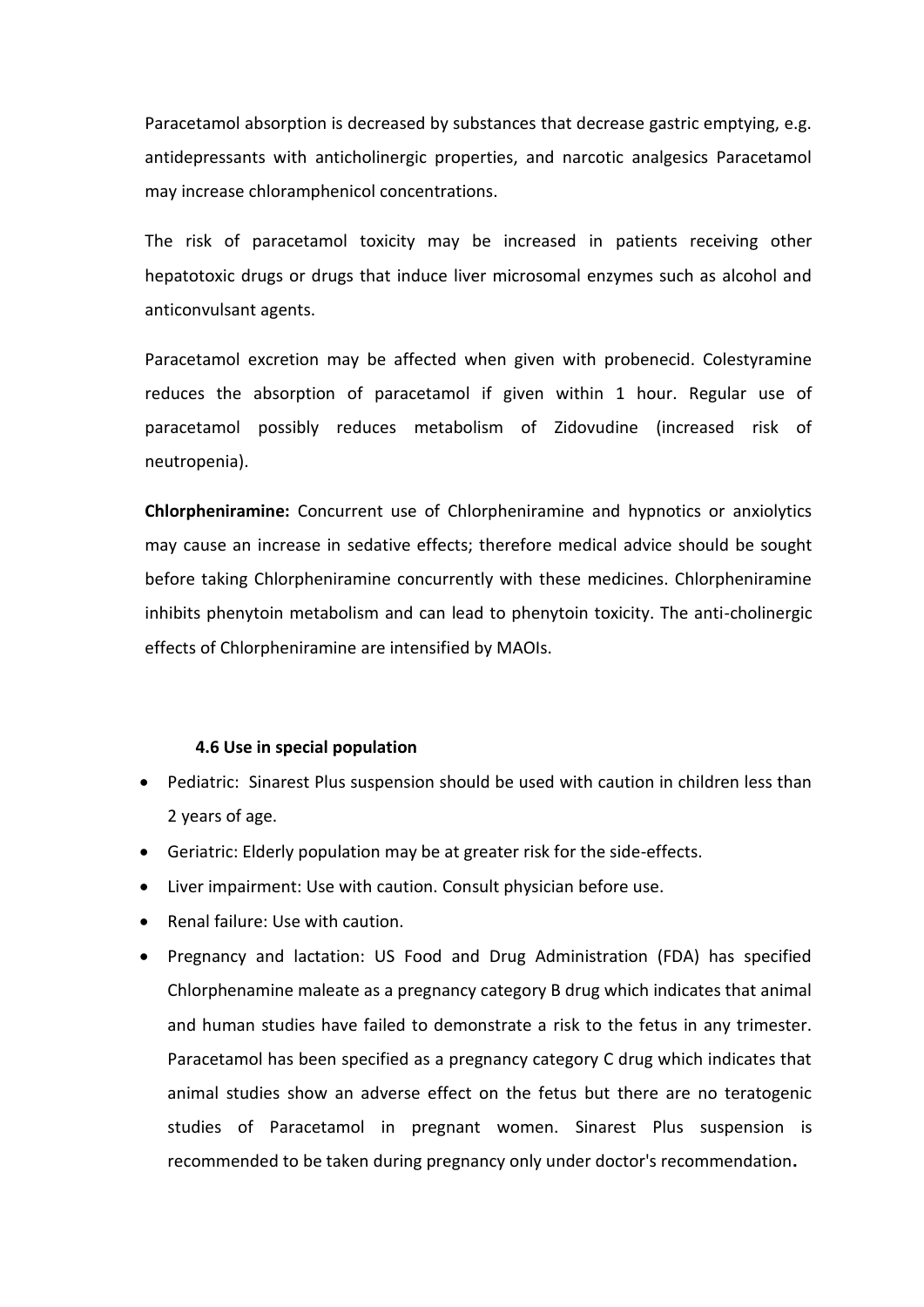### **4.7 Effects on ability to drive and use machine**

It is advisable not to drive or operate machinery when on treatment with Sinarest Plus suspension.

### **4.8 Undesirable effects**

Sinarest Plus suspension is generally well tolerated and adverse events are rare. An adverse drug reaction includes urticaria, Stevens-Johnson syndrome, tachycardia, palpitations, headache, dizziness, nausea, fear, anxiety, restlessness, tremor, weakness, dysuria, insomnia, hallucinations & convulsions, anaemia, vertigo, dry mouth, cardiac arrest, tinnitus, thrombocytopenia, thyroid disorders, periorbital oedema, eye swelling, blurred vision, diarrhea, acute hepatic failure, hepatotoxicity, bronchospasm, respiratory arrest, hypotension, dyspepsia, sedation.

#### **4.9 Overdose**

There is limited experience of overdose with Sinarest Plus suspension. Initiate general symptomatic and supportive measures in all cases of overdosages where necessary.

### **5. Pharmacological properties**

#### **5.1 Mechanism of action**

Paracetamol act primarily in the CNS, increasing the pain threshold by inhibiting both isoforms of cyclooxygenase, COX-1, COX-2, and COX-3 enzymes involved in prostaglandin (PG) synthesis. The antipyretic properties of acetaminophen are likely due to direct effects on the heat-regulating centres of the hypothalamus resulting in peripheral vasodilation, sweating and hence heat dissipation.

Phenylephrine decreases nasal congestion by acting on  $\alpha_1$ -adrenergic receptors in the arterioles of the nasal mucosa to produce constriction; this leads to decreased edema and increased drainage of the sinus cavities.

In allergic reactions an allergen interacts with and cross-links surface IgE antibodies on mast cells and basophils. Once the mast cell-antibody-antigen complex is formed, a complex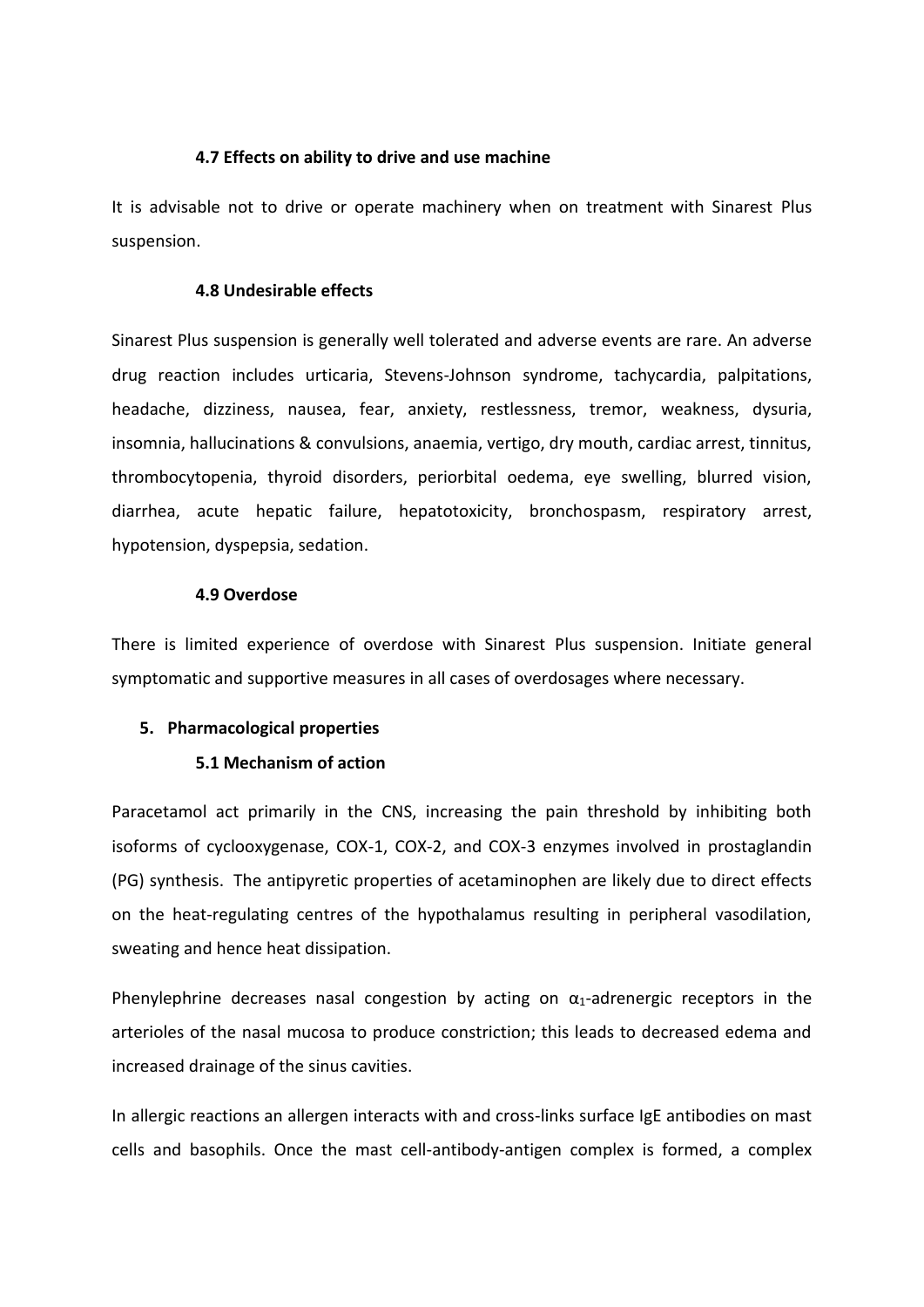series of events occurs that eventually leads to cell-degranulation and the release of histamine (and other chemical mediators) from the mast cell or basophil. Once released, histamine can react with local or widespread tissues through histamine receptors. Histamine, acting on H<sub>1</sub>-receptors, produces pruritis, vasodilatation, hypotension, flushing, headache, tachycardia, and bronchoconstriction. Histamine also increases vascular permeability and potentiates pain. Chlorpheniramine maleate binds to the histamine H1 receptor. This block the action of endogenous histamine, which subsequently leads to temporary relief of the negative symptoms brought on by histamine.

#### **5.2 Pharmacodynamic properties**

Paracetamol is a widely used analgesic and antipyretic drug that is used for the relief of fever, headaches, and other minor aches and pains. It is a major ingredient in numerous cold and flu medications and many prescription analgesics. It is extremely safe in standard doses, but because of its wide availability, deliberate or accidental overdoses are not uncommon. Paracetamol, unlike other common analgesics such as aspirin and ibuprofen, has no anti-inflammatory properties or effects on platelet function, and it is not a member of the class of drugs known as non-steroidal anti-inflammatory drugs or NSAIDs. At therapeutic doses Paracetamol does not irritate the lining of the stomach nor affect blood coagulation, kidney function, or the fetal ductus arteriosus (as NSAIDs can). Like NSAIDs and unlike opioid analgesics, Paracetamol does not cause euphoria or alter mood in any way. Paracetamol and NSAIDs have the benefit of being completely free of problems with addiction, dependence, tolerance and withdrawal. Paracetamol is used on its own or in combination with pseudoephedrine, Dextromethorphan, Chlorpheniramine, diphenhydramine, doxylamine, codeine, hydrocodone, or oxycodone.

Phenylephrine is a powerful vasoconstrictor. It is used as a nasal decongestant and cardiotonic agent. Phenylephrine is a postsynaptic α1-receptor agonist with little effect on β-receptors of the heart. Parentral administration of Phenylephrine causes a rise in systolic and diastolic pressures, a slight decrease in cardiac output, and a considerable increase in peripheral resistance; most vascular beds are constricted, and renal, splanchnic, cutaneous, and limb blood flows are reduced while coronary blood flow is increased. Phenylephrine also causes pulmonary vessel constriction and subsequent increase in pulmonary arterial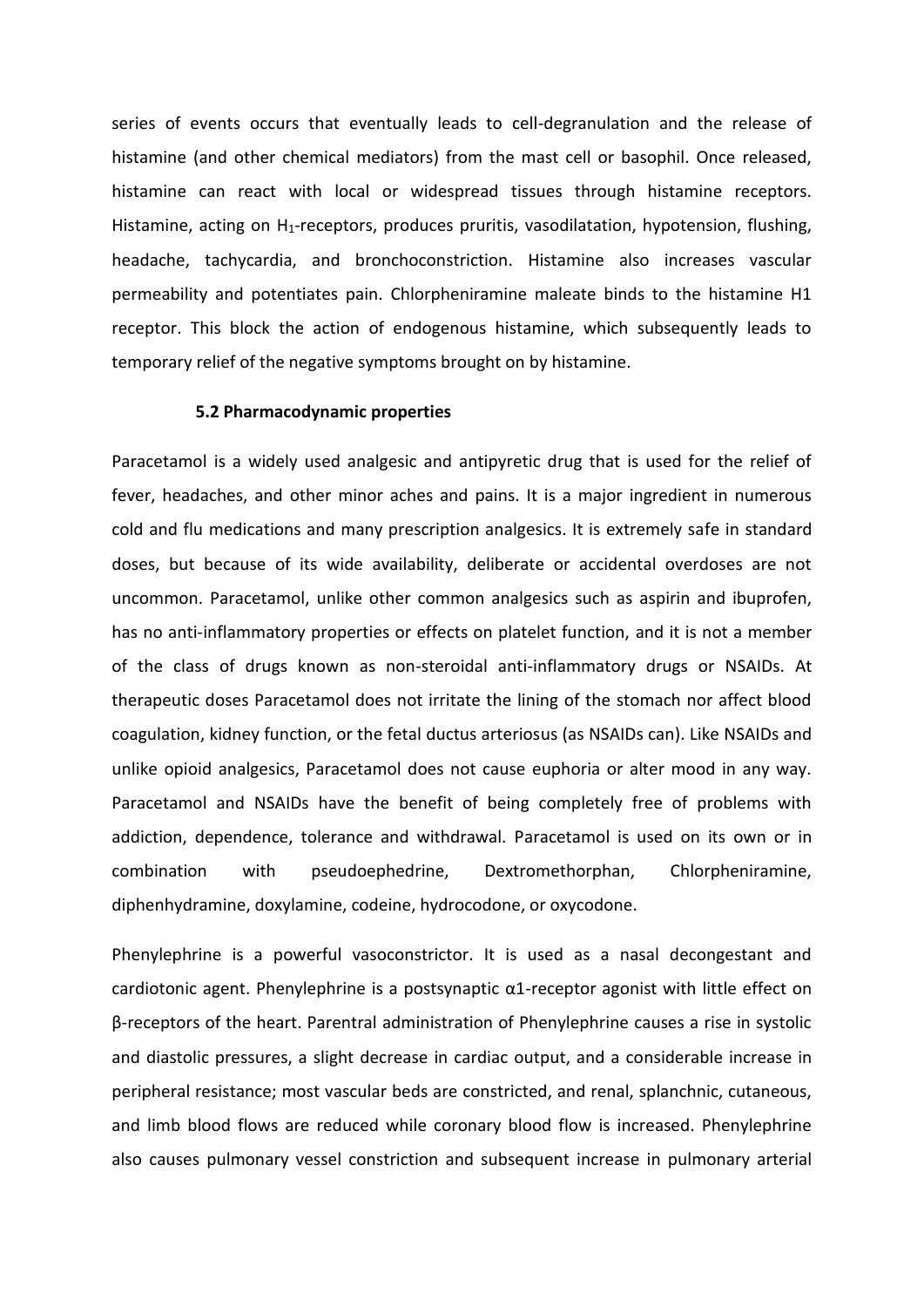pressure. Vasoconstriction in the mucosa of the respiratory tract leads to decreased edema and increased drainage of sinus cavities.

Chlorpheniramine maleate is a histamine H1 antagonist of the alkylamine class. It competes with histamine for the normal H1-receptor sites on effector cells of the gastrointestinal tract, blood vessels and respiratory tract. It provides effective, temporary relief of sneezing, watery and itchy eyes, and runny nose due to hay fever and other upper respiratory allergies.

#### **5.3 Pharmacokinetic properties**

Paracetamol is readily absorbed from the gastrointestinal tract with peak plasma concentrations occurring about 10 to 60 minutes after oral doses. Paracetamol is distributed into most body tissues. It crosses the placenta and is present in breast milk. Plasma-protein binding is negligible at usual therapeutic concentrations but increases with increasing concentrations. The elimination half-life of Paracetamol varies from about 1 to 3 hours. Paracetamol is metabolised mainly in the liver and excreted in the urine mainly as the glucuronide and sulfate conjugates. Less than 5% is excreted as unchanged Paracetamol. A minor hydroxylated metabolite (Nacetyl-p-benzoquinoneimine), is usually produced in very small amounts by cytochrome P450 isoenzymes (mainly CYP2E1 and CYP3A4) in the liver and kidney. It is usually detoxified by conjugation with glutathione but may accumulate after Paracetamol over dosage and cause tissue damage.

Phenylephrine has low oral bioavailability owing to irregular absorption and first-pass metabolism by monoamine oxidase in the gut and liver. When injected subcutaneously or intramuscularly it takes 10 to 15 minutes to act; subcutaneous and intramuscular injections are effective for up to about 1 hour and up to about 2 hours, respectively. Intravenous injections are effective for about 20 minutes. Systemic absorption follows topical application.

Chlorphenamine maleate is absorbed relatively slowly from the gastrointestinal tract, peak plasma concentrations occurring about 2.5 to 6 hours after oral doses. Bioavailability is low, values of 25 to 50% having been reported. Chlorphenamine appears to undergo considerable first-pass metabolism. About 70% of Chlorphenamine in the circulation is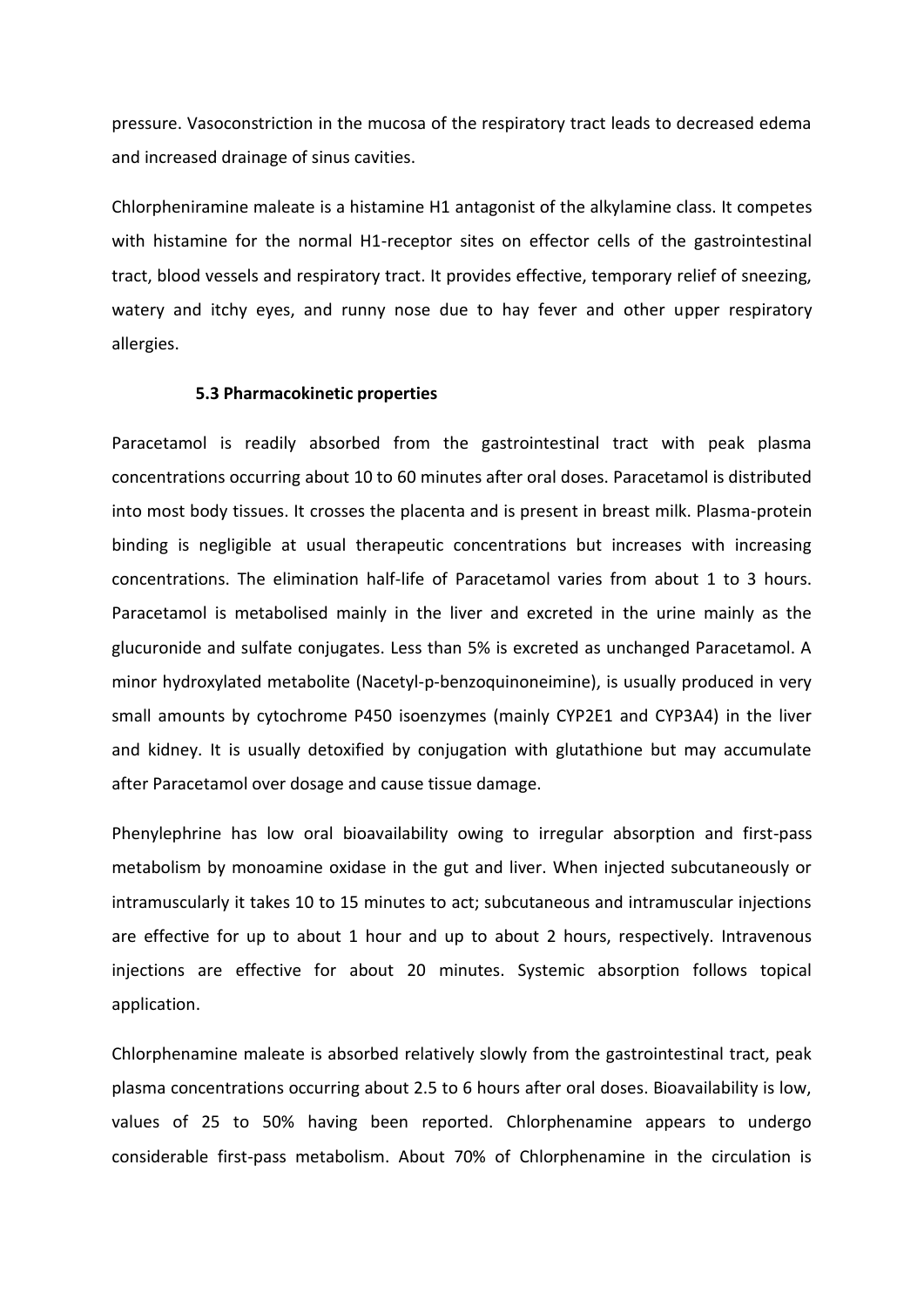bound to plasma proteins. There is wide inter individual variation in the pharmacokinetics of Chlorphenamine; values ranging from 2 to 43 hours have been reported for the half-life. Chlorphenamine is widely distributed in the body, and enters the CNS. Chlorphenamine maleate is extensively metabolised. Metabolites include desmethyl- and didesmethylchlorphenamine. Unchanged drug and metabolites are excreted primarily in the urine; excretion is dependent on urinary pH and flow rate. Only trace amounts have been found in the faeces. Duration of action of 4 to 6 hours has been reported; this is shorter than may be predicted from pharmacokinetic parameters. More rapid and extensive absorption, faster clearance, and a shorter half-life have been reported in children.

### **6. Nonclinical properties**

#### **6.1 Animal Toxicology or Pharmacology**

NA.

#### **7. Description**

Phenylephrine is in a class of medications called nasal decongestants. Its chemical name is hydrogen 3-[(1R)-1-hydroxy-2-(methylamino)ethyl] phenol chloride and its structural formula is:



Its empirical formula is  $C_9H_{13}NO_2$  $C_9H_{13}NO_2$  $C_9H_{13}NO_2$ , and its molecular weight is 167.2 g/mol.

Chlorpheniramine maleate is in a class of medications called antihistamines. Its chemical name is(2Z)-but-2-enedioic acid; [3-(4-chlorophenyl)-3-(pyridin-2-yl)propyl] dimethylamine and its structural formula is :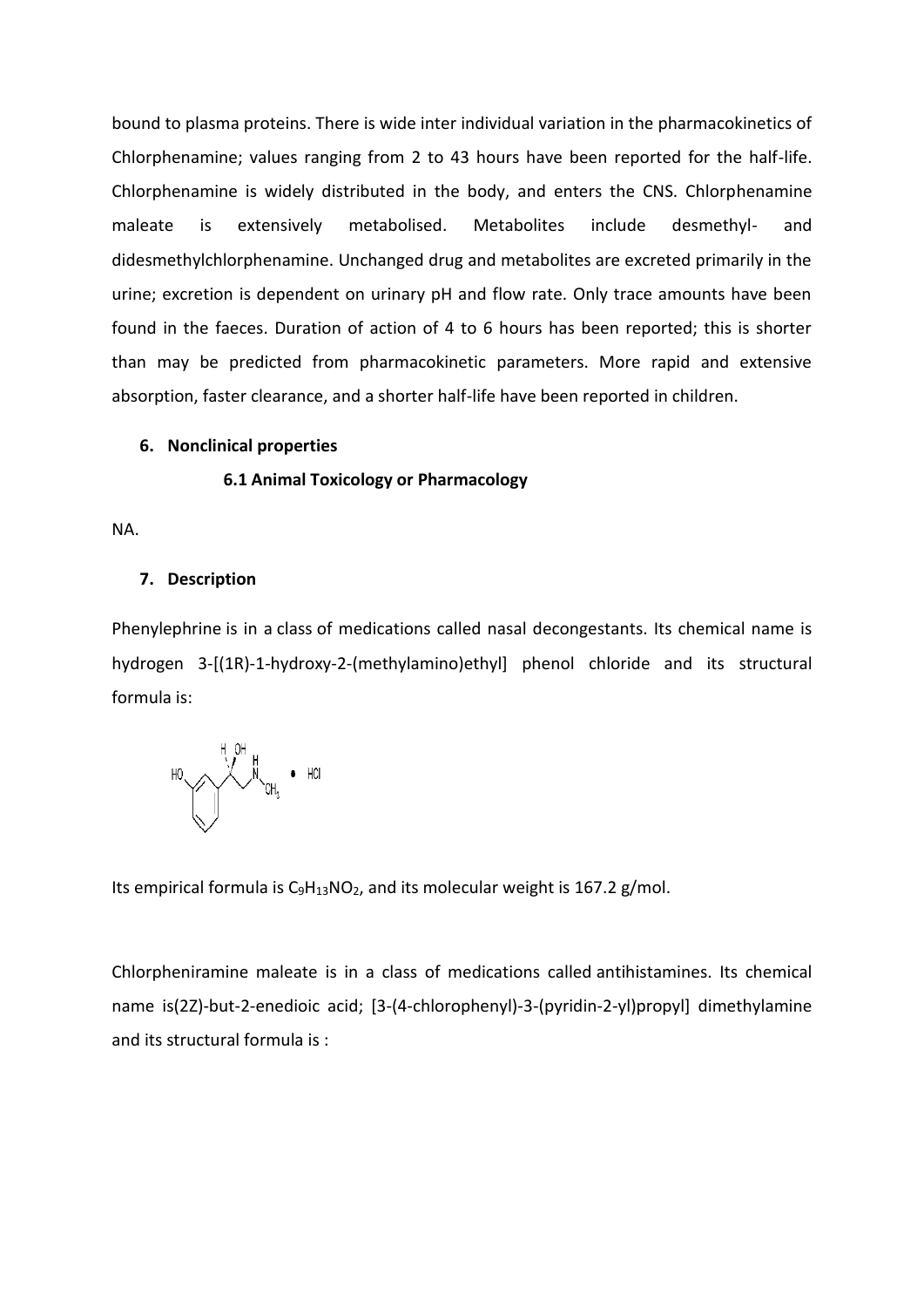

Its empirical formula is  $C_{16}H_{19}CIN_2.C_4H_4O_4$  or  $C_{20}H_{23}CIN_2O_4$  and its molecular weight is 390.9.

Paracetamol belongs to Non-Steroidal Anti-inflammatory Drugs (NSAIDs). Its chemical name is N-acetyl-para-aminophenol (APAP) and its structural formula is:



Its empirical formula is C<sub>8</sub>H<sub>9</sub>[NO](https://pubchem.ncbi.nlm.nih.gov/#query=C8H9NO2)<sub>2</sub>and its molecular weight is 155.19 g/mol.

### **8. Pharmaceutical particulars**

### **8.1 Incompatibilities**

There are no known incompatibilities.

### **8.2 Shelf-life**

36 months.

# **8.3 Packaging Information**

Sinarest Plus suspension is available in bottles of 60 ml.

# **8.4 Storage and handling instructions**

Store below 30 °C in a dark and dry place.

# **9. Patient Counselling Information**

**9.1 Adverse Reactions**

Refer part 4.8